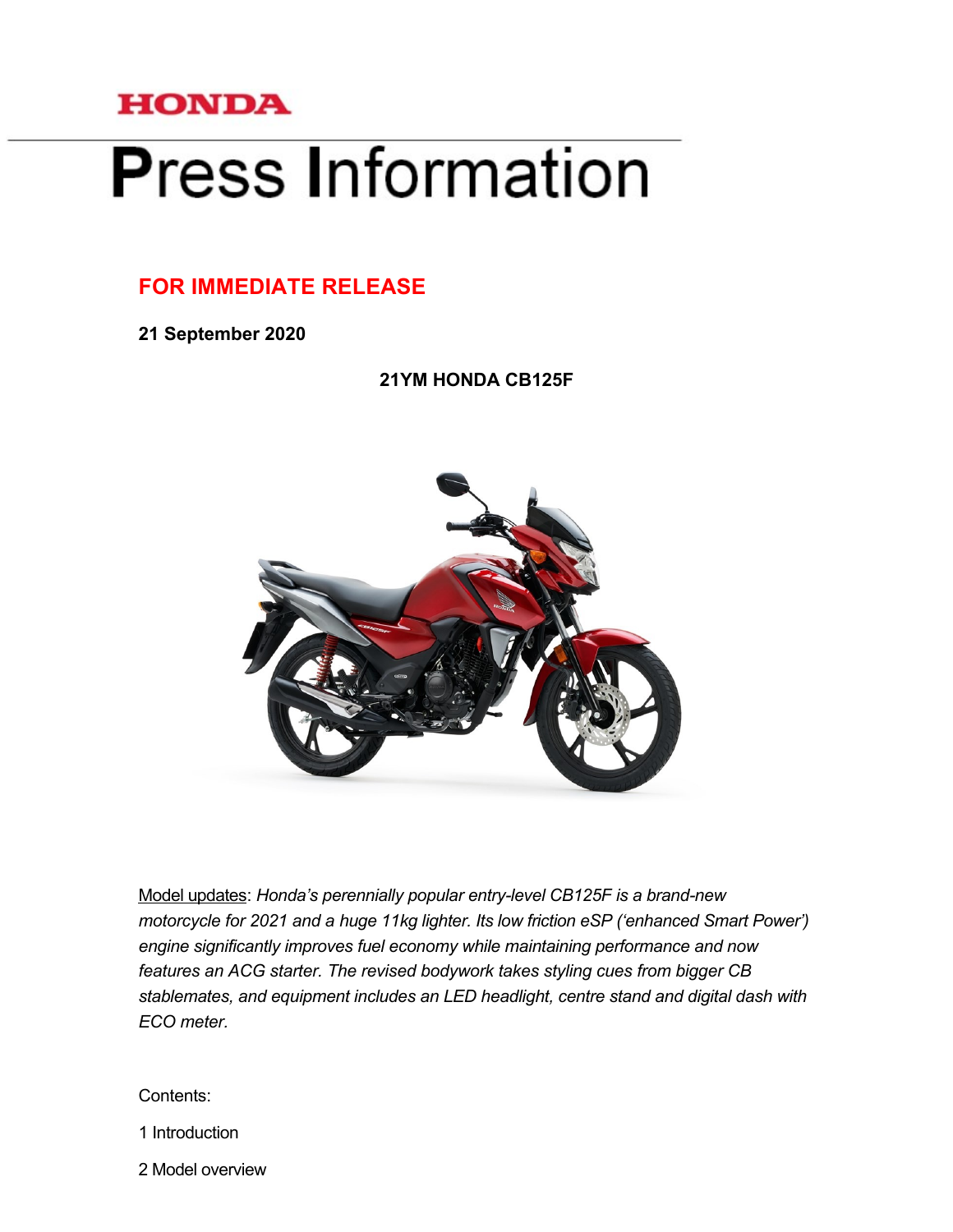3 Key features

4 Technical specifications

# **1. Introduction**

An entry-level 125cc motorcycle has to be a multi-faceted machine. To some it represents the most economical way of getting from A to B, both in terms of initial affordability and running costs. To these riders it must be durable, easy to live with and economical: simple, trouble-free transport at its most fundamental.

But to many new riders a 125 is the start of their motorcycling adventure, their first 'real' bike. So, it must deliver all of the above, plus everything else that a motorcycle should – the excitement, freedom and instinctive pleasure that two wheels bring to everyday life. Yet it also has to be easy for a novice to manage as they learn, with a build quality and styling that instil tangible pride of ownership.

For any manufacturer, welcoming and introducing fresh entrants to their brand is important. The right initial experience can lead to a lifelong association, and the CB125F has long served this function for Honda - a tough, user-friendly entry-level motorcycle that offers the perfect first rung on the ladder. The CB125F was a new model name for Honda in 2015; it maintained the previous CBF125's core strength of robust simplicity but built strongly on that strong foundation in terms of quality, ease of use and style.

For 2021 the CB125F is renewed again, with a complete refresh that makes it even more desirable and cost effective. The new CB125F is a great bike to simply get you where you need to be – or from where to begin the ride of a lifetime.

#### **Mr. Ken Tomiyasu – Large Project Leader (LPL) 2021 CB125F:**

*"For us, benchmarks are important. So, we have set about a quiet revolution with our all*new CB125F, keeping its useful around-town performance but adding much greater fuel *economy. It also features advanced low-friction technologies in the eSP engine, confident handling from its chassis, and looks that an owner can be really proud of. We are very proud that so many people will begin their motorcycling journey with Honda on CB125F, and know that it will provide pleasure and practicality in equal measure."*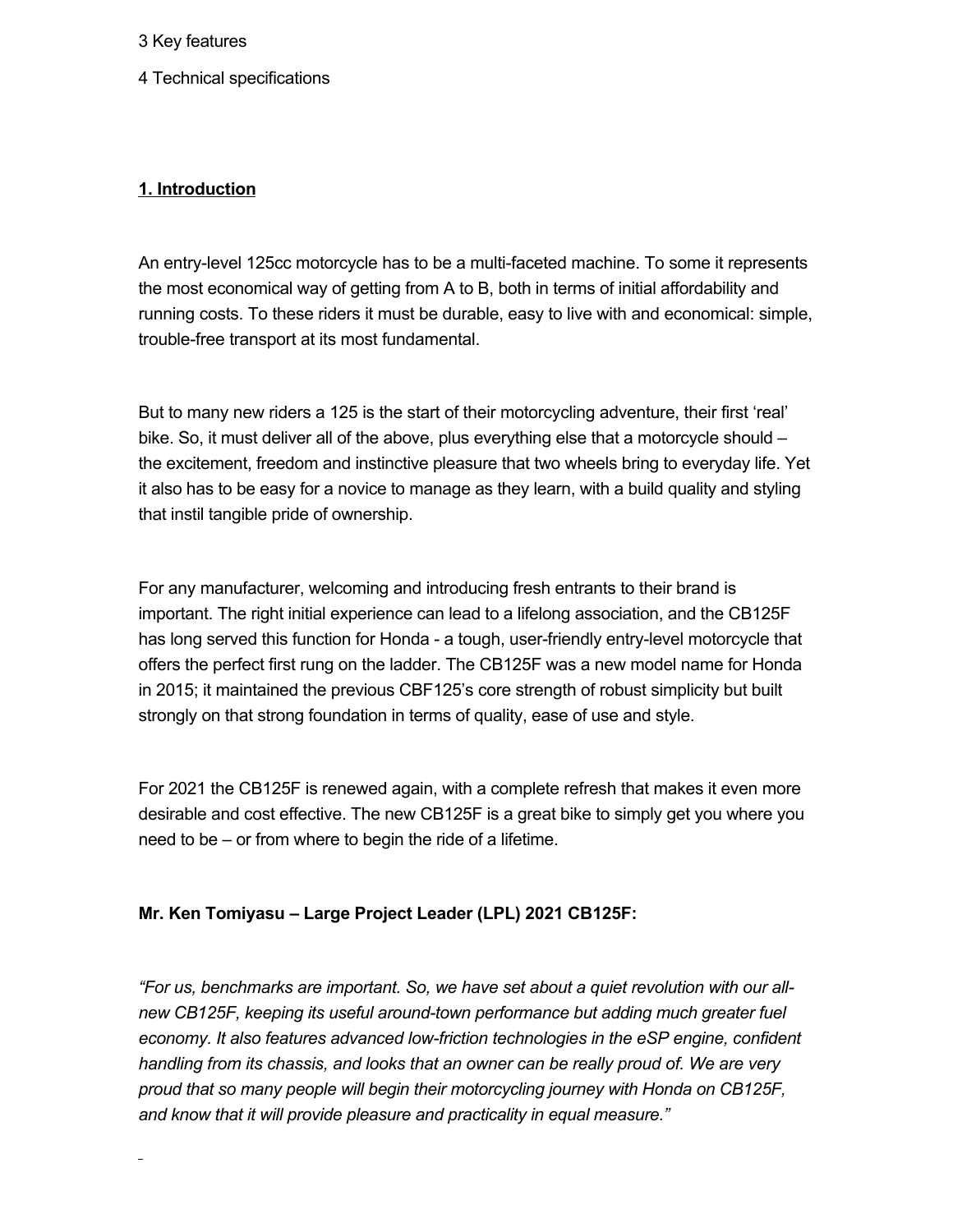#### **2. Model Overview**

The new CB125F is a serious small machine, whose development involved the filing of no fewer than 19 patent applications. Made at Honda's Atessa facility in south east Italy it offers a huge jump in fuel economy from its air-cooled enhanced Smart Power (eSP) engine, with no loss of performance.

It's also 11kg lighter, with a redesigned frame and an up-to-date, big-bike re-style; an LED headlight and revised digital dash are quality finishing touches. The 2021 CB125F will be available in the following colour options:

Splendor Red Pearl Cool White **Black** 

# **3. Key Features**

# **3.1 Engine**

- *New enhanced Smart Power (eSP) engine offers 27% extra fuel economy, with no loss of performance*
- *Low friction technologies include offset cylinder, needle bearings for the roller/rocker arms and piston oil jet*
- *ACG starter also generates electricity and contributes greatly to the engine's 7kg weight loss*
- *5speed gearbox and sealed final drive chain*

The CB125F's new air-cooled, 124cc 2-valve SOHC single-cylinder eSP ('enhanced Smart Power) EURO5-specification engine has been engineered from its inception to maintain optimum performance for busy urban streets but with extra, serious frugality and supreme reliability.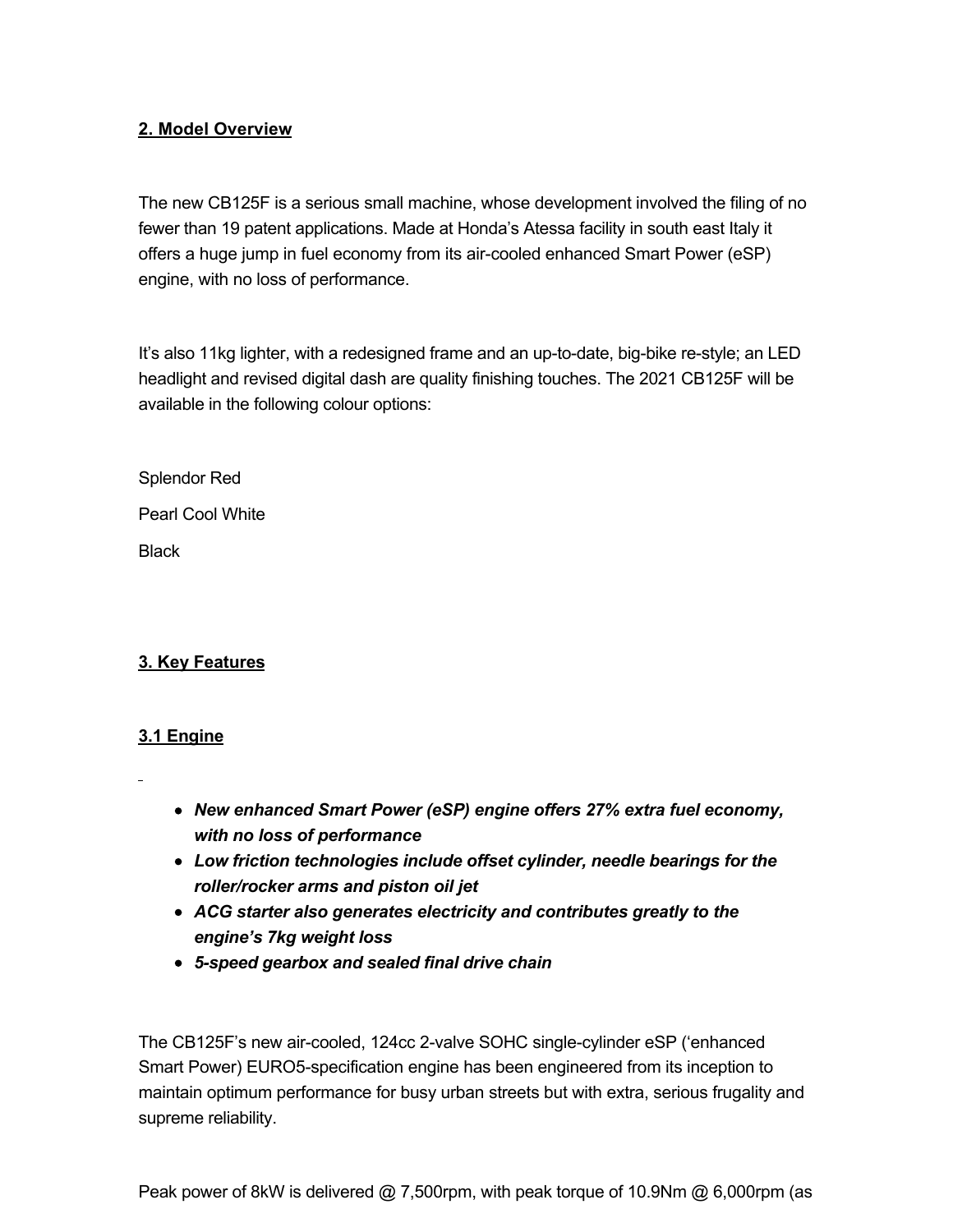opposed to 7.8kW @ 7,750rpm/10.2Nm @ 6,250rpm). Bore and stroke is set at 50 x 63.1mm, with compression ratio of 10.0:1. Standing start acceleration over 200m 12.4s, but more importantly, the fuel efficiency is vastly improved – leaping from 51km/l to 66.7km/l, giving a potential range of over 700km from the 11L fuel tank.

Peak power of 8kW is delivered @ 7,500rpm, with peak torque of 10.9Nm @ 6,000rpm (as

Honda has developed its eSP engines – and the engineering that goes into them – on a growing range of 125cc scooters over the last 5 years. The focus is around building in, from a clean sheet, low-friction technology to every facet of the engine; the CB125F's eSP engine benefits hugely from eight years of accumulated know-how.

And it starts with weight. The new eSP design is 7kg lighter than the engine it replaces. Its cylinder is offset, reducing friction between the piston skirt and bore, while the piston itself is cooled by an oil jet from underneath, again reducing friction. Valve operation is via rocker-roller arms equipped with needle bearings.

An Alternating Current Generator (ACG) is also part of the eSP formula and combines electricity generation with starting duties, saving weight while simplifying layout. The effort needed to start the engine is reduced thanks to a swing-back system that returns the crank to its position before air intake – giving the engine a 'running' start – and a decompression mechanism that negates cranking resistance due to compression. In use the ACG starter is extremely quiet. The gearbox is 5-speed and final drive is via sealed chain.

# **3.2 Chassis, Styling & Equipment**

- *New tubular steel frame saves 1.7kg; twin rear shocks are preload adjustable*
- Sharp re-style adds big-bike presence and extra CB family DNA
- *The nose fairing houses an LED headlight and digital dash*
- *Wet weight of 117kg is 8.6% lighter than the previous model*

The new tubular frame uses high-tensile steel in its construction and is 1.7kg lighter. It suspends the engine from a sturdy central spine and features geometry that provides the best balance between ride comfort and straight-line stability, with a focus toward light steering input and sporty feel at all lean angles. Rake and trail are set at 26° and 92.4mm, with wheelbase of 1280mm and wet weight is 117kg, a full 11kg lighter.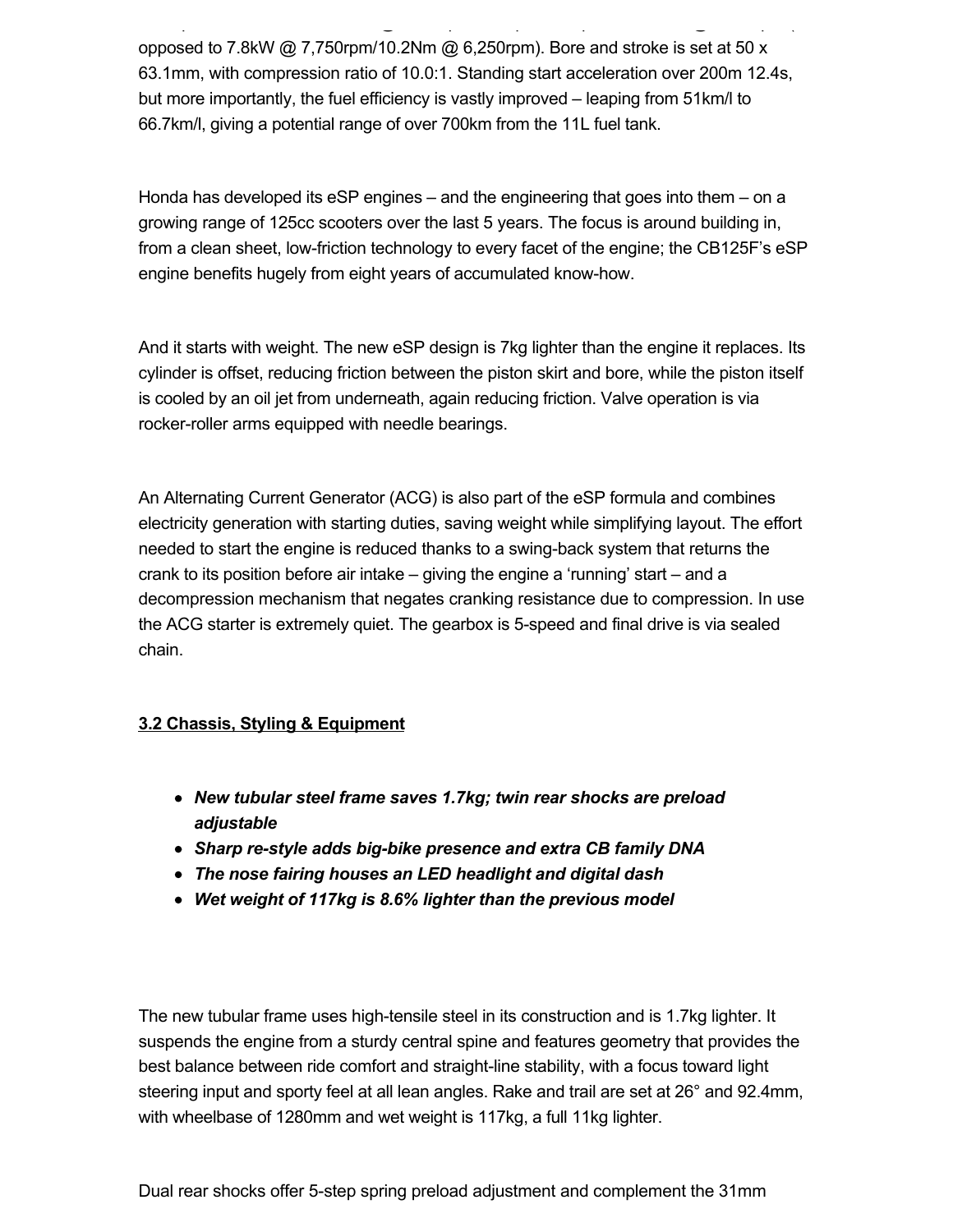diameter telescopic fork's compliance and ride quality; stylish 18-inch die-cast aluminium split-spoke front and rear wheels increase stability and ride quality over rough city streets. Tyres are sized 80/100 front and 90/90 rear. A 240mm front disc is worked by a dual piston caliper, with back up from the 130mm rear drum. The Combined Braking System means that activation of the rear brake also applies some braking force to the front.

Dual rear shocks offer 5step spring preload adjustment and complement the 31mm

The 2021 CB125F wears aggressive new styling, with echoes of larger bikes in the CB family, around its redesigned chassis. The broad-shouldered fuel tank and silver-finished shrouds in particular take their cues from the CB-R Neo Sports Café family, while a CB500F-influenced angular nose fairing and blacked-out fly screen provide some wind deflection, and a sharper attitude. It also houses a new LED headlight and digital dash that displays the information that matters, including a gear position indicator as well as realtime and average fuel economy, distance to empty and *ECO* indicator, for when riding in the most efficient way. The start/stop button is an integrated switch (the previous model did not feature a stop button as standard) as is the high beam/passing switch.

The engine, exhaust downpipe, fork lowers and wheels are blacked out, underlining the strong lines and bold paintwork. The muffler too, is blacked out but also finished with a chrome heat shield. Bright red detailing is to be found on the shock springs and spark plug HT cap. Other quality finishing touches include 3D Honda Wings on the shrouds and mirror/indicator shaping that emulates the design language of the whole machine.

With its intended use as an everyday commuter, gateway machine to the world of motorcycling - and riding school stalwart - the CB125F's riding position is upright and relaxed, with more forward-set footpegs and wide tubular handlebars giving optimum control, rider confidence and allround visibility. Seat height is 15mm higher at 790mm and offers room for two adults comfortably; a passenger grab rail is also standard, as is a centre stand.

#### **4. Technical Specifications**

| <b>ENGINE</b> |                                |
|---------------|--------------------------------|
| Type          | Air cooled 4 stroke OHC single |
| Displacement  | 124 <sub>cc</sub>              |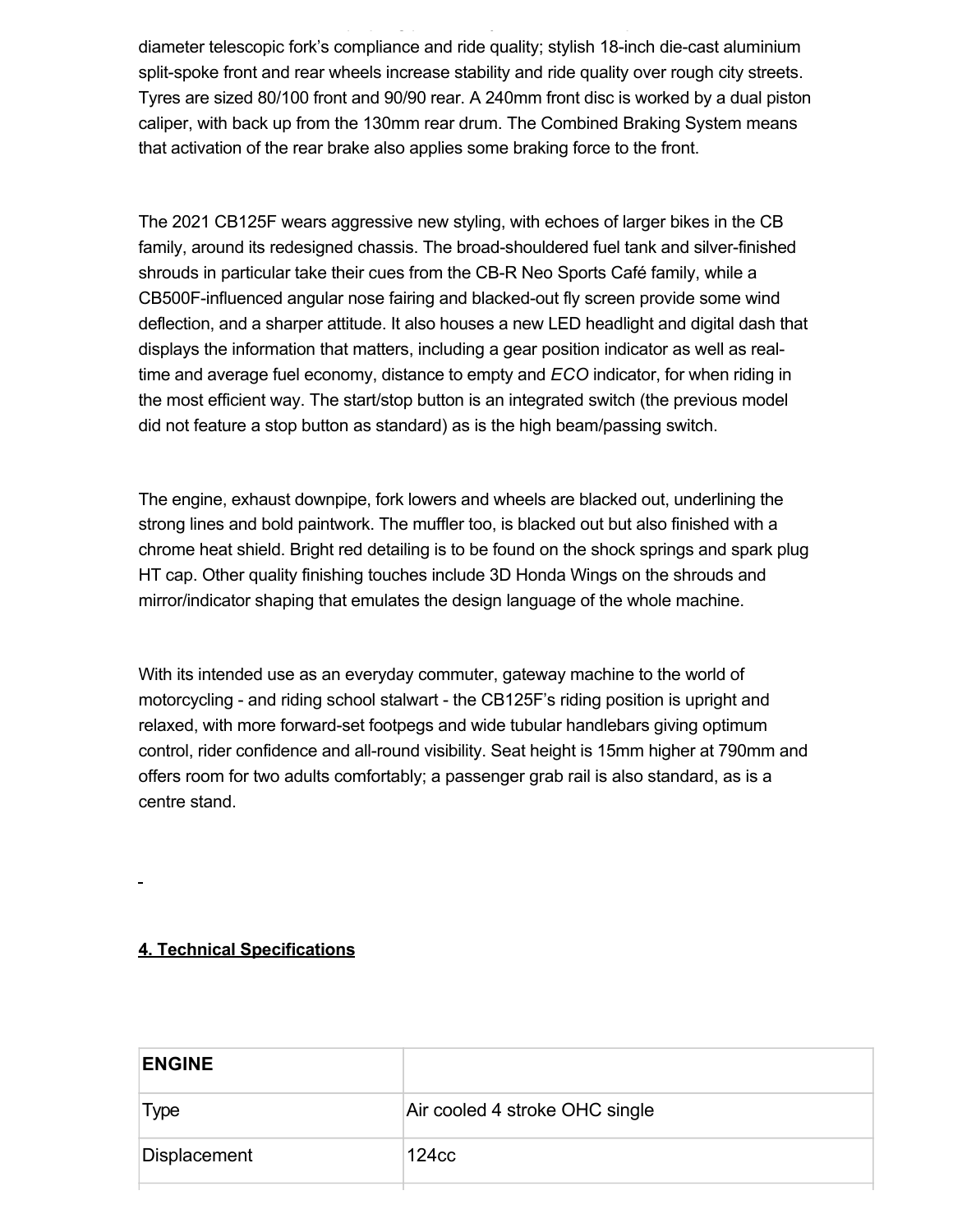| No of Valves per Cylinder | $\overline{2}$                    |
|---------------------------|-----------------------------------|
| Bore & Stroke             | 50 x 63.1mm                       |
| <b>Compression Ratio</b>  | 10.0:1                            |
| Max. Power Output         | 8kW @7,500rpm                     |
| Max. Torque               | 10.9Nm @ 6,000rpm                 |
| Noise level (dB)          | 73.5dB(Lwot) 71.8dB(Lurban)       |
| Oil Capacity              | 1L                                |
| <b>FUEL SYSTEM</b>        |                                   |
| Carburation               | PGM-FI electronic fuel injection  |
| <b>Fuel Tank Capacity</b> | 11L                               |
| Fuel Consumption (WMTC)   | 66.7 Km/L                         |
| <b>CO2 Emissions WMTC</b> | 34 g/km                           |
| <b>ELECTRICAL SYSTEM</b>  |                                   |
| <b>Battery Capacity</b>   | $12V-5A \cdot h$                  |
|                           |                                   |
| <b>DRIVETRAIN</b>         |                                   |
| <b>Clutch Type</b>        | Wet, multiplate with coil springs |
| <b>Transmission Type</b>  | 5 speed                           |
| <b>Final Drive</b>        | Chain                             |
| <b>FRAME</b>              |                                   |
| <b>Type</b>               | <b>Tubular steel</b>              |
| <b>CHASSIS</b>            |                                   |
| Dimensions (L'W'H)        | 2015mm x 750mm x 1100mm           |
| Wheelbase                 | 1280mm                            |
| <b>Caster Angle</b>       | $26^\circ$                        |
| Trail                     | 92.4mm                            |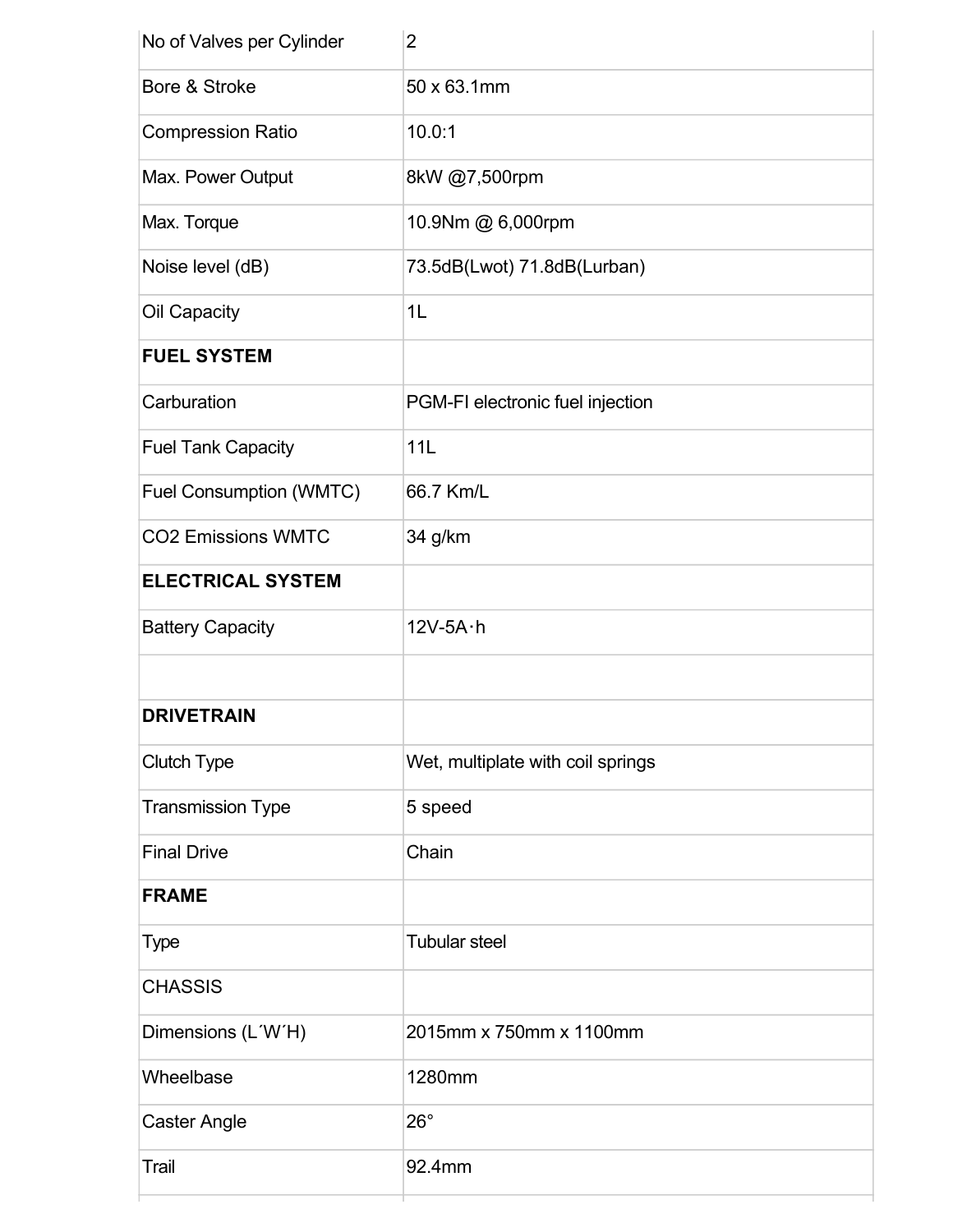| Seat Height                                  | 790mm                                                                       |
|----------------------------------------------|-----------------------------------------------------------------------------|
| <b>Ground Clearance</b>                      | <b>160mm</b>                                                                |
| Kerb Weight                                  | <b>117KG</b>                                                                |
| Turning radius                               | 2.04m                                                                       |
| <b>SUSPENSION</b>                            |                                                                             |
| <b>Type Front</b>                            | 31mm telescopic                                                             |
| <b>Type Rear</b>                             | Dual shocks - 5 stage preload                                               |
| <b>WHEELS</b>                                |                                                                             |
| <b>Type Front</b>                            | 18in five spoke aluminium                                                   |
| <b>Type Rear</b>                             | 18in five spoke aluminium                                                   |
| <b>Tyres Front</b>                           | 80 / 100 18M/C                                                              |
| <b>Tyres Rear</b>                            | 90 / 90 18M/C                                                               |
| <b>BRAKES</b>                                |                                                                             |
| System Type                                  | <b>CBS</b>                                                                  |
| <b>Type Front</b>                            | 240mm single disc with two piston caliper                                   |
| <b>Type Rear</b>                             | 130mm drum                                                                  |
| <b>INSTRUMENTS &amp;</b><br><b>ELECTRICS</b> |                                                                             |
| Instruments                                  | Speedometer, milometer, fuel gauge, rpm counter, gear<br>position indicator |
| Headlight                                    | LED                                                                         |
| <b>Taillight</b>                             | <b>LED</b>                                                                  |

All specifications are provisional and subject to change without notice

Please note that the figures provided are results obtained by Honda under standardised testing conditions prescribed by WMTC. Tests are conducted on a rolling road using a standard version of the vehicle with only one rider and no additional optional equipment. Actual fuel consumption may vary depending on how you ride, how you maintain your vehicle, weather, road conditions, tire pressure, installation of accessories, cargo, rider